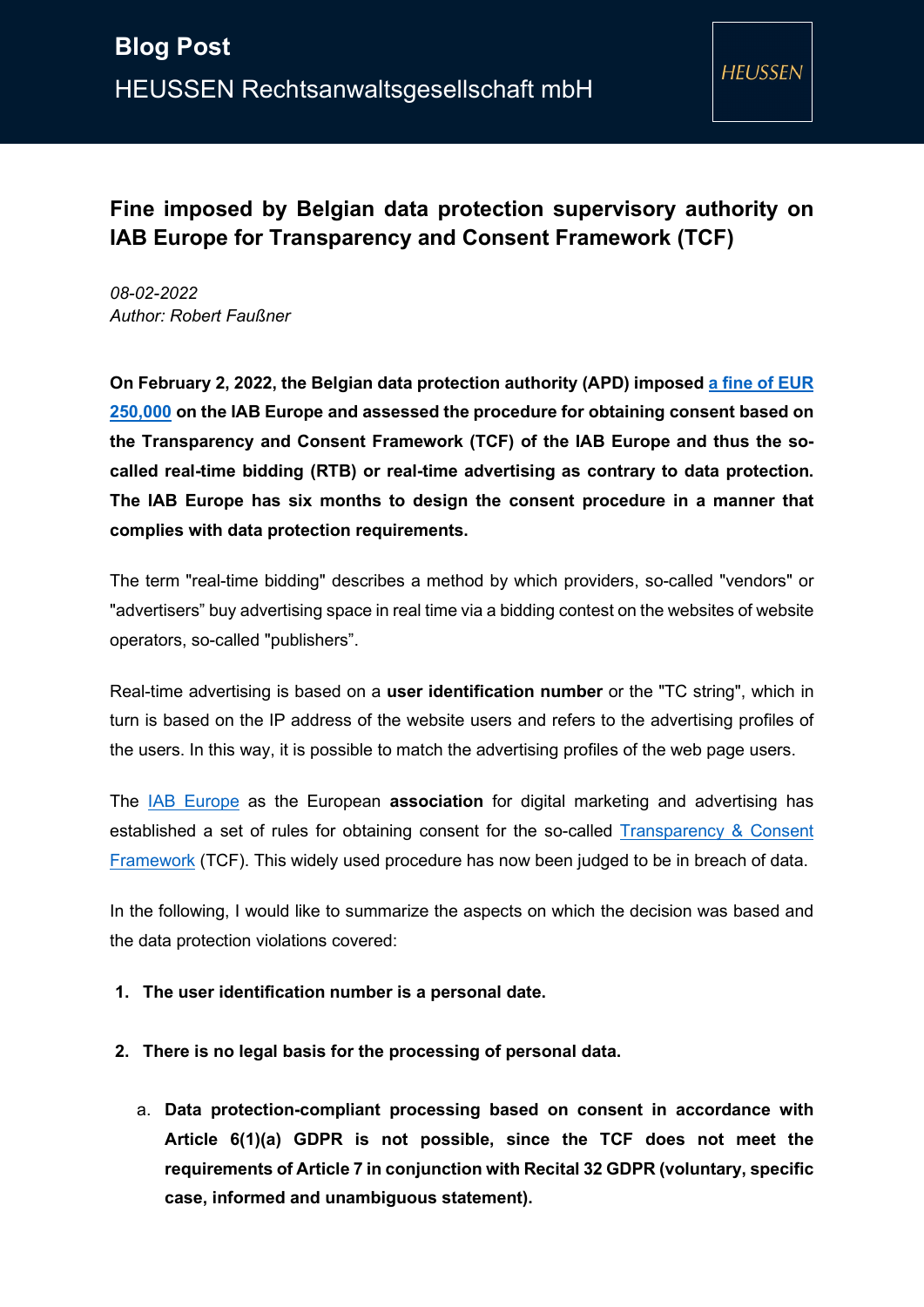- The purposes of processing are not clearly and misleadingly described, and data subjects are unable to identify the scope of the processing.
- Data subjects are not given an overview of the categories of data collected.
- It is very difficult for data subjects to obtain information about the identity of all data controllers to whom they have given consent. In particular, the recipients for whom consent is obtained are so numerous that data subjects would need a disproportionate amount of time to read this information.
- The information is too general to reflect the specific processing operations of each provider.
- The design of the TCF is opaque because, in its current form, it does not require participating organizations to indicate what personal data they already hold and what processing they already do with that data.
- Consents obtained cannot be withdrawn as easily as they were collected.
- b. Processing for the fulfillment of a contract pursuant to Article 6(1)(b) GDPR is excluded, as there is no contract between the data subjects and IAB Europe.
- c. The processing of personal data based on legitimate interest pursuant to Article 6(1)(f) GDPR is ruled out, as a balancing of interests is in favor of the data subjects, in particular because the data processing is non-transparent and the data subjects are not provided with sufficient opportunity to withdraw the processing.

## **3. There is a lack of transparent information on data processing in accordance with Article 13, 14 GDPR.**

- a. There is no information about the processing of the IAB Europe.
- b. The TCF does not meet the requirements for transparent consent required under the GDPR. Data subjects are not able to see in advance the scope and underlying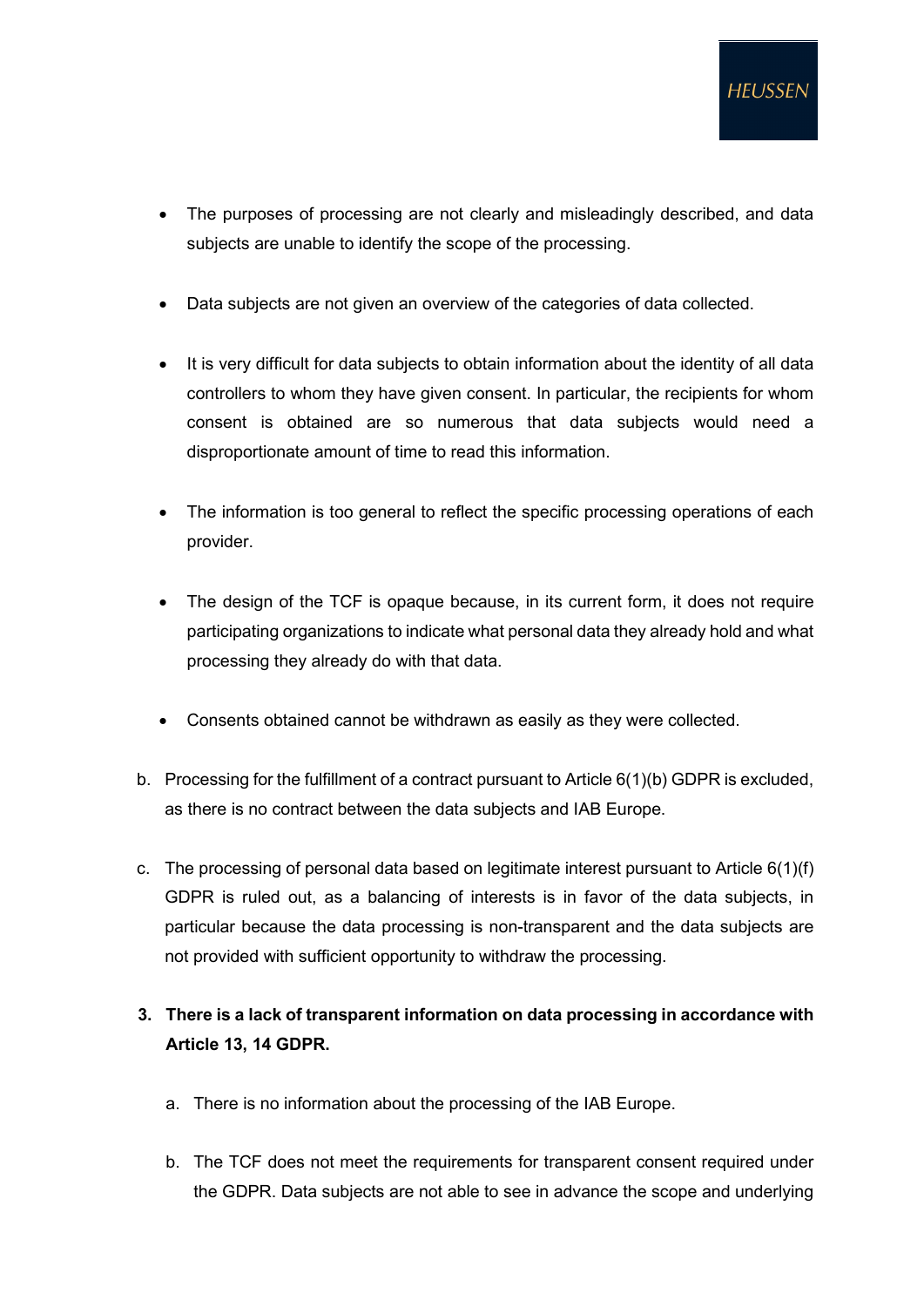purposes and cannot understand which providers process which data, which is also due to the fact of the high number of providers.

**4. The principle of integrity and confidentiality according to Article 5(1)(f) GDPR is violated.** 

Insufficient safeguards exist to prevent unauthorized modification of the information contained in a TC string. This may result in data being processed for non-consented purposes and by providers to whom the data subjects have not given their consent.

### **5. The data subjects are not able to assert their data subject rights to a sufficient extent.**

Data subjects cannot easily access the consent banners at any time to change your preferences and track the identity of the providers.

### **6. The IAB Europe, the Providers and the website operators are joint controllers according to Article 26 GDPR.**

- **7. IAB Europe does not keep a register of data processing activities in accordance with Article 30(1) GDPR.**
- **8. The IAB Europe has not appointed a data protection officer and thereby violated Article 37 GDPR.**

#### **Conclusion:**

- The decision of the Belgian authority has been made in a so-called one-stop-shop procedure (cooperation of supervisory authorities in cross-border processing) and applies throughout Europe and thus also to Germany. The IAB Europe has 30 days to appeal against this decision.
- IAB Europe previously did not claim to be responsible under data protection law but is now being fined itself. The IAB must now ensure within **six months** that the consent